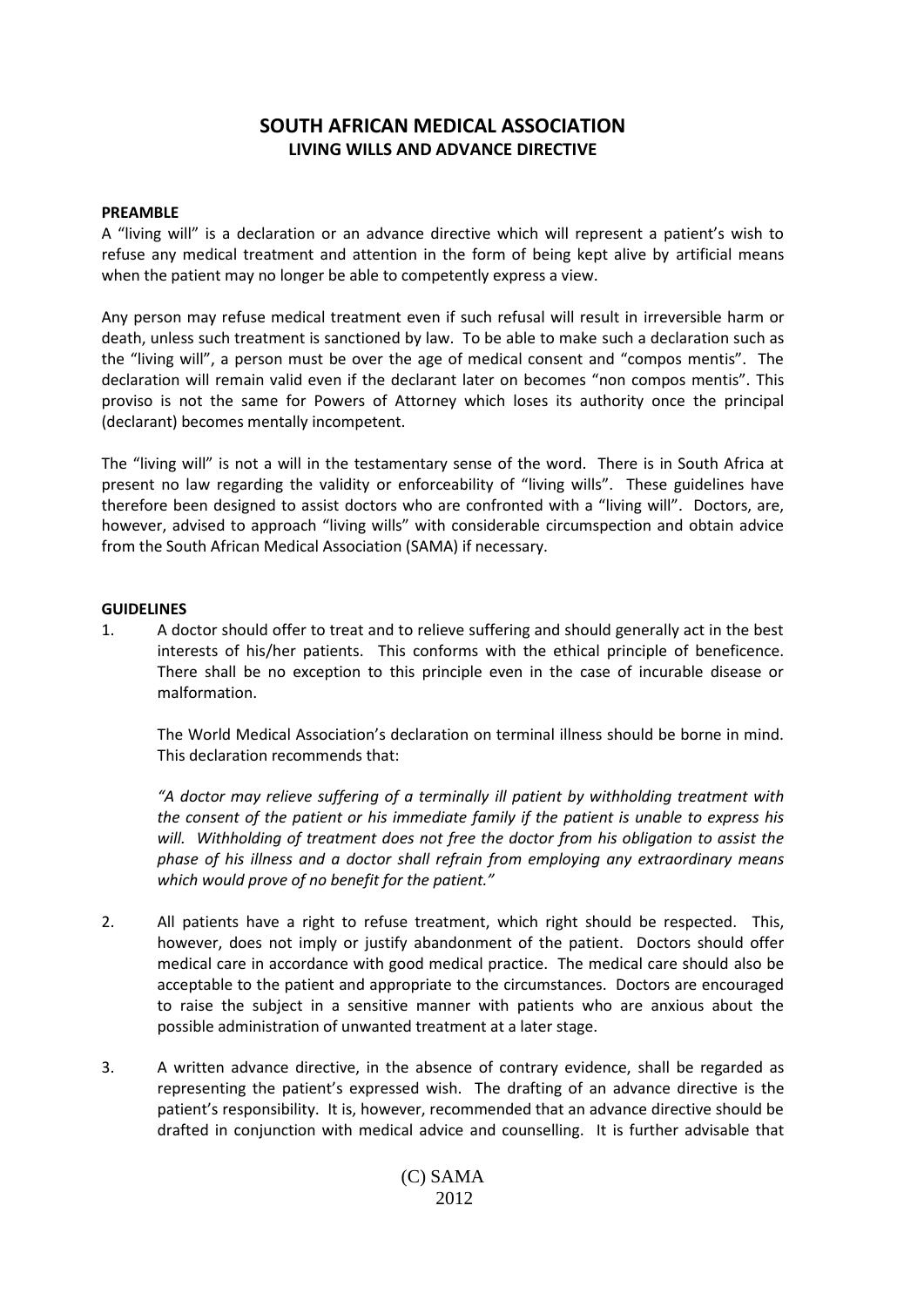patients discuss the specific terms of their advance directives on a continuing basis with their medical practitioner(s).

- 4. Patients frequently believe that advance directive to refuse life-saving or sustaining treatment will be honored under all circumstances. The reality of medical practices makes this impossible. If an advance directive is specific to a particular set of circumstances the directive will have no force when these circumstances do not exist. If an advance directive is so general that it applies to all possible events that could arise, it could be viewed as too vague to give any definitive direction to the doctor. In either case doctors will have to rely on their professional judgment to reach a decision.
- 5. It is the responsibility of a patient to ensure that the existence of an advance directive is known to his/her family and to those who may be asked to comply with its provisions. It is recommended that individuals who made an advance directive, should consider wearing on their person an indication as to the location of the document and lodge a copy thereof at their medical practitioner(s) and/or family member(s). Doctors who are aware of the existence of such an advance directive, should make all reasonable efforts to acquaint themselves with its contents. In cases of emergency, however, necessary treatment should not be delayed in anticipation of a document which is not readily available.
- 6. It is strongly recommended that patients review their advance directives at regular intervals. It is further recommended that patients should rather destroy the existing advance directive documents if they so wish, instead of amending it.
- 7. Doctors with a conscientious objection to withhold treatment in any circumstances are not obliged to comply with an advance directive but should advise the patient of their views and offer to step aside or transfer treatment and management of the patient's care to another practitioner.
- 8. Late discovery of an advance directive after life-prolonging treatment has been initiated is not sufficient grounds for ignoring it.

### **EXAMPLE OF LIVING WILL**

A "Living Will" should be addressed to anyone who may have to implement it or apply to court to enforce it i.e. the patient's your family and (personal) doctor. These persons should know about the Living Will and be able to access it if need be or in an emergency. The Living Will should be a separate document from one's Last Will and Testament since a Last Will and Testament is only acted upon after one's death, whilst the content of the "living will" is a directive to be acted on whilst one is still alive.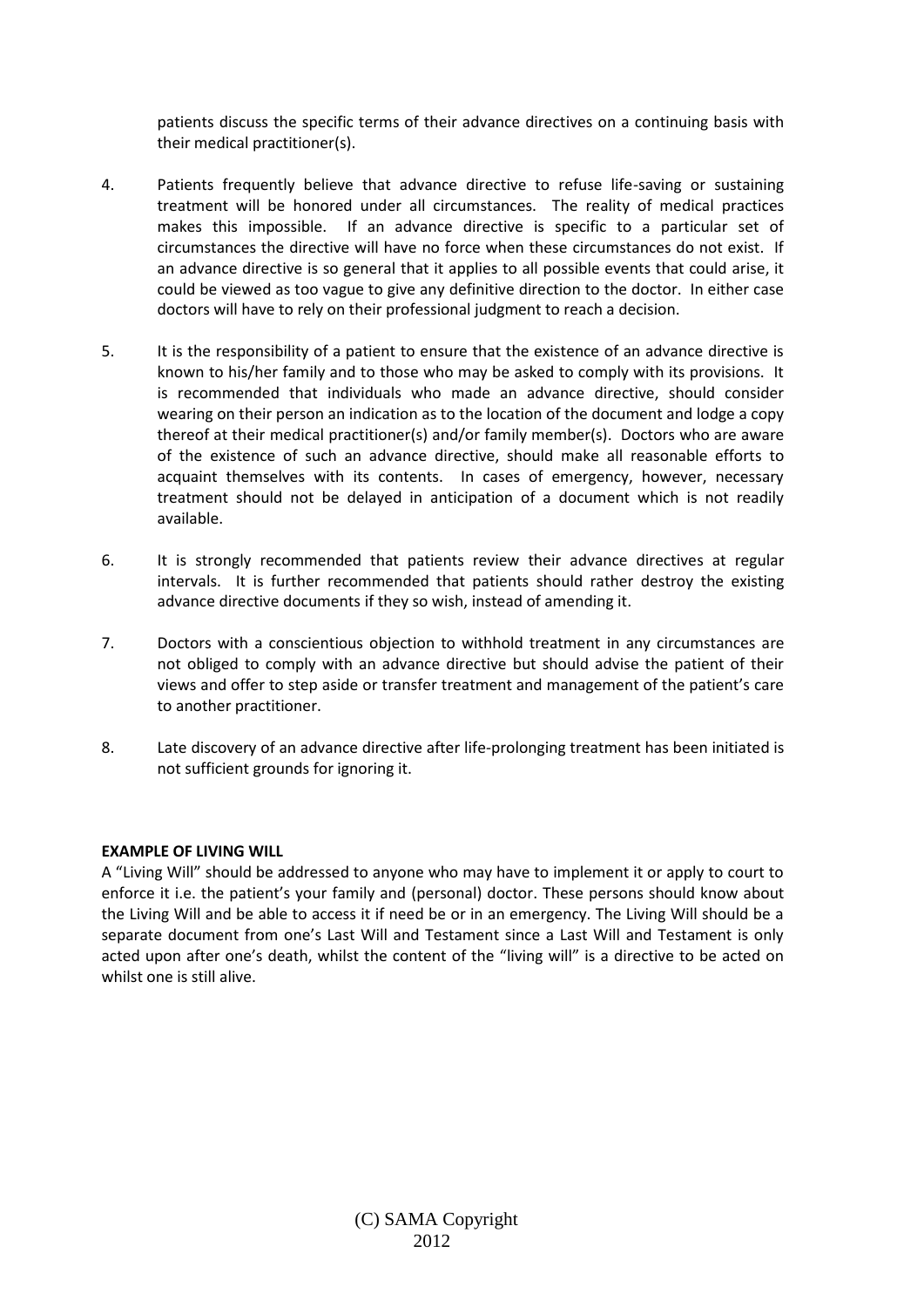#### **LIVING WILL**

#### **TO MY FAMILY AND MY PHYSICIAN:**

I,

## NAME AND SURNAME (ID NUMBER),

the undersigned, presently residing at

ADDRESS had a state of the careful consideration, make the following declaration, which I call my Living Will:

- 1. This Living Will in no way revokes nor does it change any Will or Testamentary disposition as made by me at a previous occasion.
- 2. In this Living Will, unless an intention to the contrary appears clearly and concisely the following words carry the meaning as stated: -
	- "Doctors" refer to one or more medical practitioners who may be requested to provide me with a prognosis from time to time, depending on my condition and clinical status at any given moment during my treatment and/or hospitalization
	- "Secondary support system" refer to any artificial and/or mechanical life support system and/or medication/drugs to the same effect

If the time comes when I can no longer take part in decisions for my own future, let this declaration stand as my directive.

If there is no reasonable prospect of my recovery from physical illness or impairment expected to cause me severe distress or to render me incapable of rational existence, I do **not** give my consent to be kept alive by means of a Secondary support system, including by way of a pacemaker.

I also do **not** give my consent to any form of tube-feeding when I am dying; and I request that I receive whatever quantity of drugs and intravenous fluids as may be required to keep me free from pain or distress even if the moment of death is hastened.

This declaration is signed and dated by me in the presence of the under mentioned two witnesses present at the same time who at my request and in my presence and in the presence of each other have hereunto subscribed their names as witnesses.

| Witnesses (Not to be members of one's family or beneficiaries in the estate) |  |                                   |
|------------------------------------------------------------------------------|--|-----------------------------------|
| Signature ________________________                                           |  | Signature _______________________ |
|                                                                              |  |                                   |
| Address ________________________                                             |  | Address _________________________ |
| (C) SAMA Copyright                                                           |  |                                   |

2012